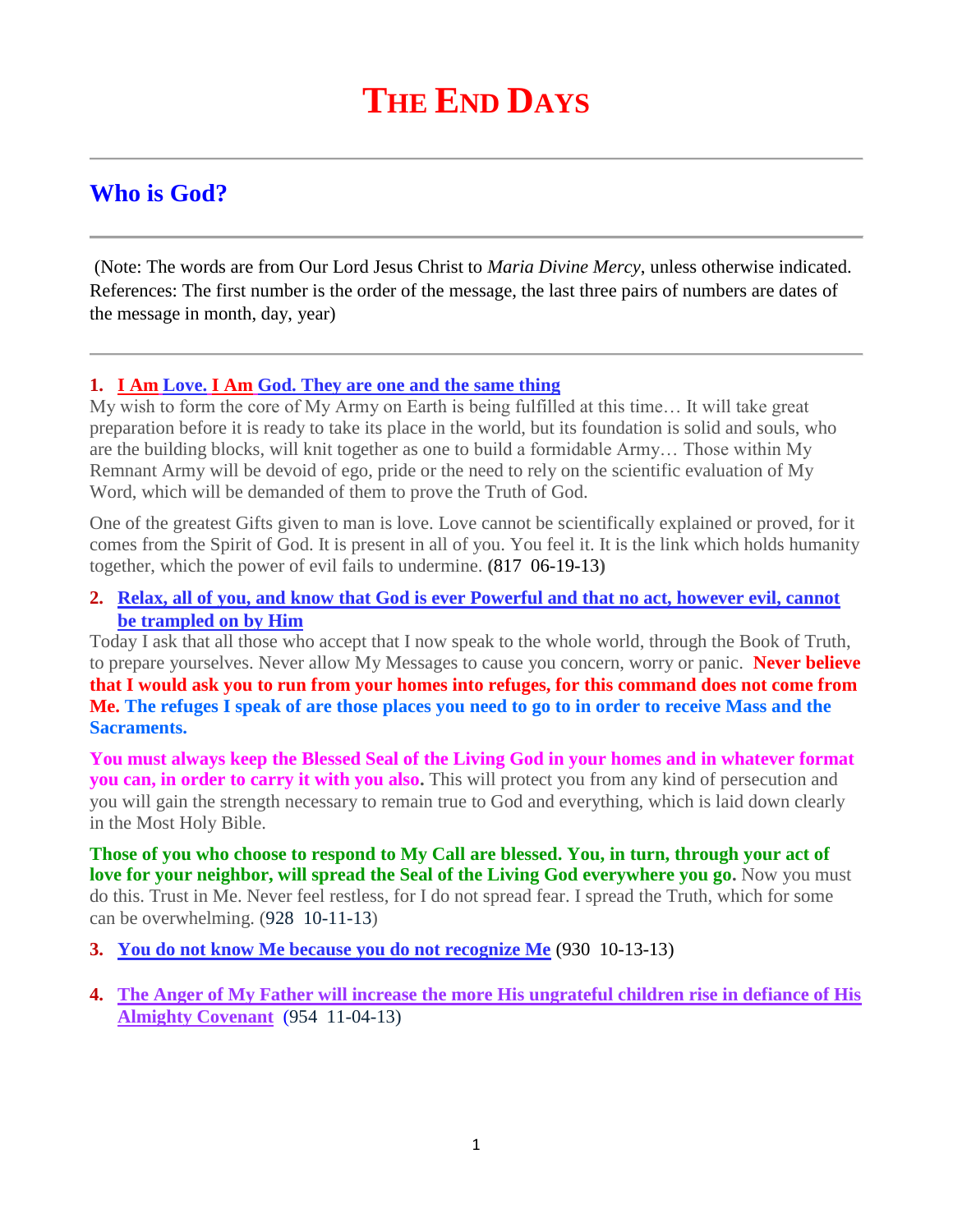# **5. [All during My childhood I knew Who I was](http://www.thewarningsecondcoming.com/all-during-my-childhood-i-knew-who-i-was/)**

Because I was human, I suffered from fear. I was easily hurt. I loved all who came into contact with Me and I trusted all because I loved them. I did not know they would kill Me, for I thought that My Kingdom had come. There were certain things kept from Me by My Father, Who did not communicate with Me as you would believe. Instead, I received an infused knowledge, when desired by My Father, in the task assigned to Me, in order to bring salvation to all….

I spent many years living with My beloved Mother and father, St. Joseph, just as any family. I loved them so much and I was happy. We were very close and My Mother was gifted with special Graces given to her by the Power of the Holy Spirit. This meant that she knew exactly what My Mission entailed. She knew the difficulties I would have to face. The rejection. The ridicule. But neither did she know that I would be murdered. (986 12-12-13)

**6. [Soon you will see Me in all of My heavenly Glory and then you will finally understand the](http://www.thewarningsecondcoming.com/soon-you-will-see-me-in-all-of-my-heavenly-glory-and-then-you-will-finally-understand-the-mystery-of-my-divinity/)  [Mystery of My Divinity](http://www.thewarningsecondcoming.com/soon-you-will-see-me-in-all-of-my-heavenly-glory-and-then-you-will-finally-understand-the-mystery-of-my-divinity/)** (994 12-22-13)

# **7. [Once you have Me, you have everything](http://www.thewarningsecondcoming.com/once-you-have-me-you-have-everything/)**

Nothing the world has to offer can bring you true comfort in your times of need. Only I, Jesus Christ, can grant you the peace of mind and the strength and courage to withstand hatred, injustice, persecution and isolation. I must be your first choice in your time of need, when you must call out to Me. Only I will bring you calm, peace and freedom from anxiety, for I Am Love and when love resides in your soul you can do anything. **(**1,059 03-02-14)

**8. [Every effort will be made by men of science to disprove the Existence of God over the next](http://www.thewarningsecondcoming.com/every-effort-will-be-made-by-men-of-science-to-disprove-the-existence-of-god-over-the-next-two-years/)  [two years](http://www.thewarningsecondcoming.com/every-effort-will-be-made-by-men-of-science-to-disprove-the-existence-of-god-over-the-next-two-years/)**

**They will proclaim man's greatness; his intelligence and his advances in science, to dispel the notion that man was created by God. The greatest insult will be when they declare that man was created by a miracle of science.** They will go to great lengths to prove that man is invincible and, yet, they will have no answer as to what happens after physical death of the body takes place, which every man has to face. This part will be ignored by those who lie and who deny God.

They will ridicule anyone who declares a belief in the Existence of Heaven or in their True Creator, God the Most High. And **all during these public declarations, against the Truth, not one word will be uttered by those who claim to lead My Church.** In the final days, religion will become a pagan concept, when adulation of the Earth, the sun, the moon and the stars will become the substitutes, when they pay homage to God. (1,081 03-29-14)

# **9. [Mother of Salvation: Jesus was like you, in all things, except sin, for that would have been](http://www.thewarningsecondcoming.com/mother-of-salvation-jesus-was-like-you-in-all-things-except-sin-for-that-would-have-been-impossible/)  [impossible](http://www.thewarningsecondcoming.com/mother-of-salvation-jesus-was-like-you-in-all-things-except-sin-for-that-would-have-been-impossible/)**

**Never accept anything which casts doubt on His Divinity.** The man who dares to declare untruths about my Son does not have the Gift of the Holy Spirit, and is therefore unworthy to define all that my Son is **… The Son of God was sent to redeem humanity and save each of you from the death, which comes from enslavement to Satan. His Divinity is All-Powerful, All Good, All Impenetrable and to deny His Divinity is to deny the Power of God.** When you do this, you are declaring your allegiance to the Devil.

Children, you must recite this **Crusade Prayer (146)** *Protection against deception* and call on me your Mother to protect you from the deceptions which will be placed before you, in order to encourage you to deny the Power of God. (1,093 04-11-14)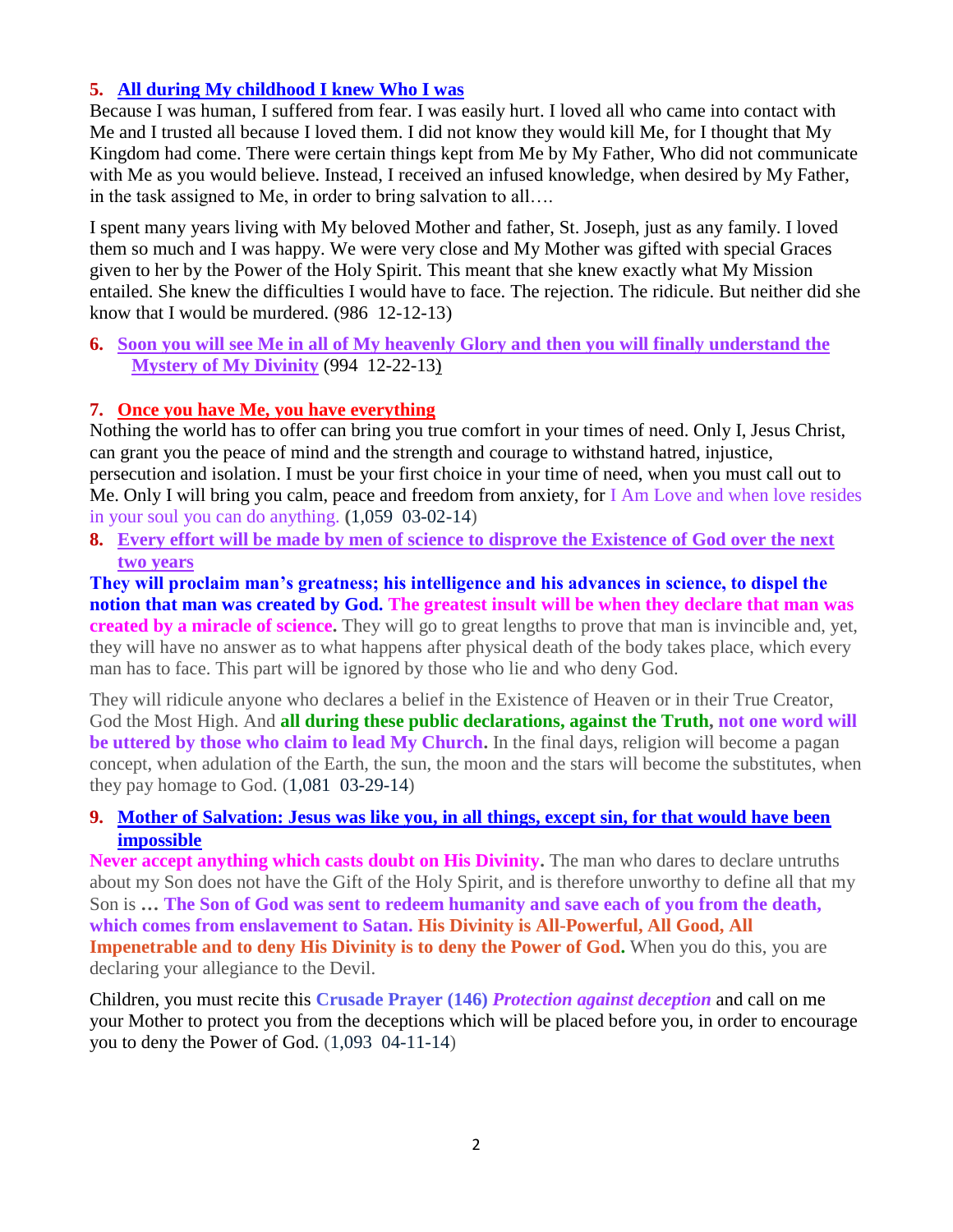## **10. [Many of the Mysteries of My Kingdom are unknown to man](http://www.thewarningsecondcoming.com/many-of-the-mysteries-of-my-kingdom-are-unknown-to-man/)**

My Plan to save the entire world and take every single one of you into the Refuge of My Heart is complete and all parts correctly placed, so that the perfection of My Promise is brought to

fruition**.** There are many Mysteries associated with My Divinity, which man, no matter how knowledgeable he is in spiritual matters, can never truly understand… Man was given the knowledge and the Truth, so that he could revere God and serve Him, as best he could. Man was informed, by the Prophets, how he must abide by the Ten Commandments, to ensure that he does not fall into error. Then to prove His Love for the world, He became man and through Me, His only-begotten Son, Jesus Christ, showed man exactly what makes for good and what constitutes evil. I revealed the Truth, albeit just a fraction of what My Father desired, for man's needs. But man was so proud-hearted, arrogant and ambitious, that he did not want to know the Truth, as it did not suit him**…** Never succumb to the temptation of condemning one another in My Name, for you do not have the authority to do so. Never exalt yourself before Me, when you defile or belittle another human being, at the same time. This is insulting to Me. To accept the Truth, you must be without malice, pride, self-righteousness or selfishness. You must discard your cloak of arrogance, because this is a trait of the devil and I find it repulsive. (1.105 04-27-14)

#### **11. [God the Father: My Divine Will must never be opposed](http://www.thewarningsecondcoming.com/mother-of-salvation-this-final-medal-brought-to-you-by-me-through-the-mercy-of-god-will-draw-billions-of-souls-towards-eternal-life/)**

My Will, will be done, with or without the will of humanity. As long as man has the gift of free will, it means that only those who choose to come to Me, through My Son, Jesus Christ, can become part of Me – whole again… My Divine Will controls all that I allow, all that I permit, because I will always accept the free will which I gave man, for I do not take back what I give… My Divine Will must never be opposed, because man can never surmount My Will. When he does, he will find it impossible to oppose Me, without suffering the consequences. Only I decide the outcome of life and death, for this is only for Me to decide. When I make a decision to carry out My Plans to protect My children, no man has the power to override that. Should man try to interfere with My Gifts to the world, which include life in all its forms, then he will, not only fail, but he will suffer as a result… Let no man try to stop Me from giving Eternal Life to souls or his own life will cease. When you try to oppose Me, you will never succeed… Children – **I Am** your Father. **I Am** your Creator. Only I know what the future holds for you, but you will be comforted to know that all **My Plans** are completed. Only when your will is combined with Mine, can My Kingdom be fully realized and finally completed. (1,117 05-09-14)

#### **12. [My Love never wilts; never falters; never dies. No matter what you have done](http://www.thewarningsecondcoming.com/my-love-never-wilts-never-falters-never-dies-no-matter-what-you-have-done/)**

Every man, woman and child over the age of seven years will struggle to differentiate between right and wrong… Every soul, irrespective of their creed, race, color or circumstances, will wander about in confusion as to what is right in the Eyes of God and what is declared to be wrong… **But be aware, it is your soul, which is the ultimate prize** and the Evil One will never relent in his quest to win you over… My Love is so powerful that even when you betray Me I will, within your conscience, ensure that you are aware of your error. This is why you will feel a sense of loss for when what you have done in the name of justice, which you know in your heart is wrong – you will feel nothing but sorrow. It is then that you must call out to Me, your Jesus, with this **Prayer (152**) to help you in your hour of helplessness. (See the Crusade Prayers booklet) (1,133 05-31-14)

#### **13. [God the Father: The Power of the Blessed Trinity is beyond the interference of man](http://www.thewarningsecondcoming.com/god-the-father-the-power-of-the-blessed-trinity-is-beyond-the-interference-of-man-2/)**

My Desire is that each one of you respond to the Call of the Most Holy Trinity at this time… Be not afraid of your Father, for I Am yours and you are Mine. All Power is in My Hands and I make great exceptions in order to unite the world… Nothing on this Earth is eternal. Everything turns back into dust. All that is eternal is not of your world. I created man in My Likeness. I blew forth life and you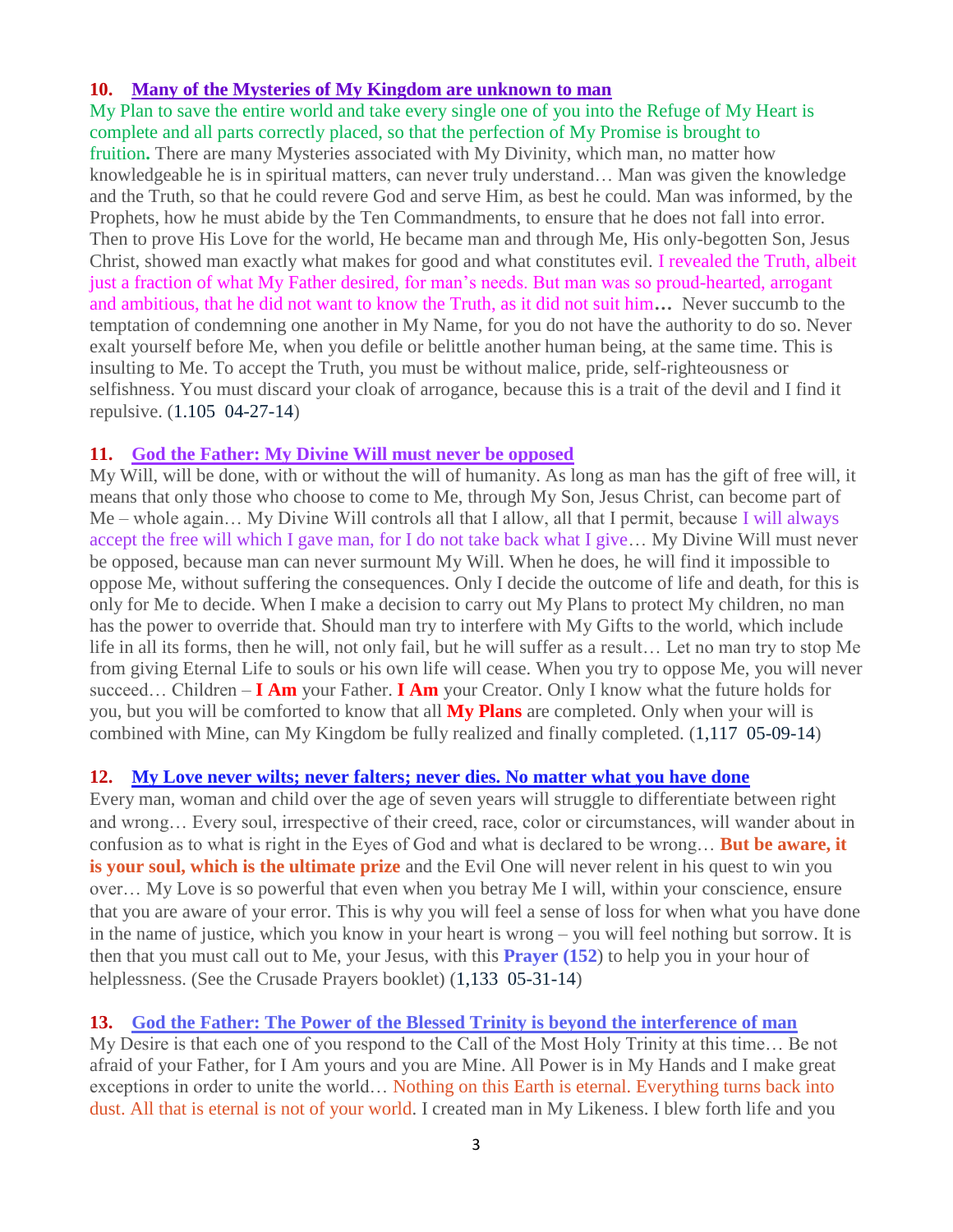were given breath and it is I Who will take it away. All begins and ends with Me and no man can or will dictate how I will unite My children. That task is Mine – not yours. My Plans to salvage souls – the good, the bad and the wretched, will not be destroyed**…** I know each of you, as you were born out of My Love. Whatever your circumstances, they evolved because of Divine Providence and there is a reason for everything. Those of you who do not know Me – you are also Mine, for I created you. You did not evolve from the species. To believe that, is to deceive yourself and serves only as a means, planted by the deceiver in your hearts, to deny Me. By denying Me, your Eternal Father, you deny Eternal Salvation. And by denying the Truth of My Existence, you will separate yourself from an existence of eternal glory… The main obstacle to receiving Eternal Life is the pride of humanity**…**  Love comes from Me. When there is pride in the soul, love dies within it and is replaced with hatred. Pride comes from Satan and it is abhorrent to Me, just as it is distressing. Let Me love you by accepting My Word and the Gifts I gave the world through the biggest Sacrifice of My Son's death on the Cross. I gave you life. I gave you Myself, through the Manifestation of My Son. I lowered Myself, in humility before you, in order to defeat the sin of pride**…** The Gift of free will has a dual purpose – to give you the freedom to choose, so that you do not come to Me out of fear, but out of love and to defeat the power of the devil… The one sign that their free will has been given to the Evil One is when these souls constantly seek to publicly mock My Son, Jesus Christ, and His Mother, the Immaculate Virgin Mary, Mother of the World. Satan despises both of them… It is those souls who give to Me, through My Son, Jesus Christ, the gift of their free will, that give the most powerful gift of all. It will be through these souls that I will defeat the Evil One and the means by which I can save the souls of those who have completely separated themselves from Me. (1,142 06-11-14)

#### **14. [You must never worship any other](http://www.thewarningsecondcoming.com/you-must-never-worship-any-other-god-but-the-triune-god/) god, but the Triune God**

But, know this. To know the Father, you must acknowledge God the Son, for without Me, Jesus Christ, you cannot know the Father… Then there are those who follow the Evil One and who, knowingly, give him the gift of their free will… These souls do not worship God – instead they worship Satan. I plead with you to help Me save these poor unfortunate souls, for they cannot save their own souls through their free choice any more. I desire that, through your Crusade Prayer (157), you beg for the relief of souls in captivity, so that they will come back to Me**.** (See the Crusade Prayers booklet) (1,144 06-14- 14**)**

# **15. I Am [Gentle, Loving and Patient](http://www.thewarningsecondcoming.com/i-am-gentle-loving-and-patient/)**

My Plan to redeem humanity and to disclose My New Kingdom is succeeding, as foretold… My Father waited and waited, until the world's population was at its greatest number. He has begun the final part of His Plan to save humanity, so that a multitude can be saved at once… This Plan must not be feared or opposed, as the final prize is one that will bring you all the greatest glory… In order to save the masses, My Father will not hesitate to punish those who stand in His Way to save billions of souls… He will destroy those who are responsible for denying Him the souls of millions. Be in no doubt that they will suffer for this and let it be known that you will know these souls by their deeds and then by their punishment. Their punishment will begin on Earth at this time, in the hope that they will see the Truth. Failing that, My Father will remove them. (1,146 06-15-14)

# **16. [The human intellect is not capable of understanding all that is of Me](http://www.thewarningsecondcoming.com/the-human-intellect-is-not-capable-of-understanding-all-that-is-of-me/)**

The greatest pain that those who love Me must endure is that of darkness of the soul. The more you join with Me and in Me, the more I will suffer within you. For when I reside within your soul, the more you will have to endure pain because of this. When a soul becomes part of Me, in full union, and when he surrenders his will to Me, the more My Presence will be evident in that person… I can achieve great things when you allow Me to reside within your soul… It is through the victim soul that I can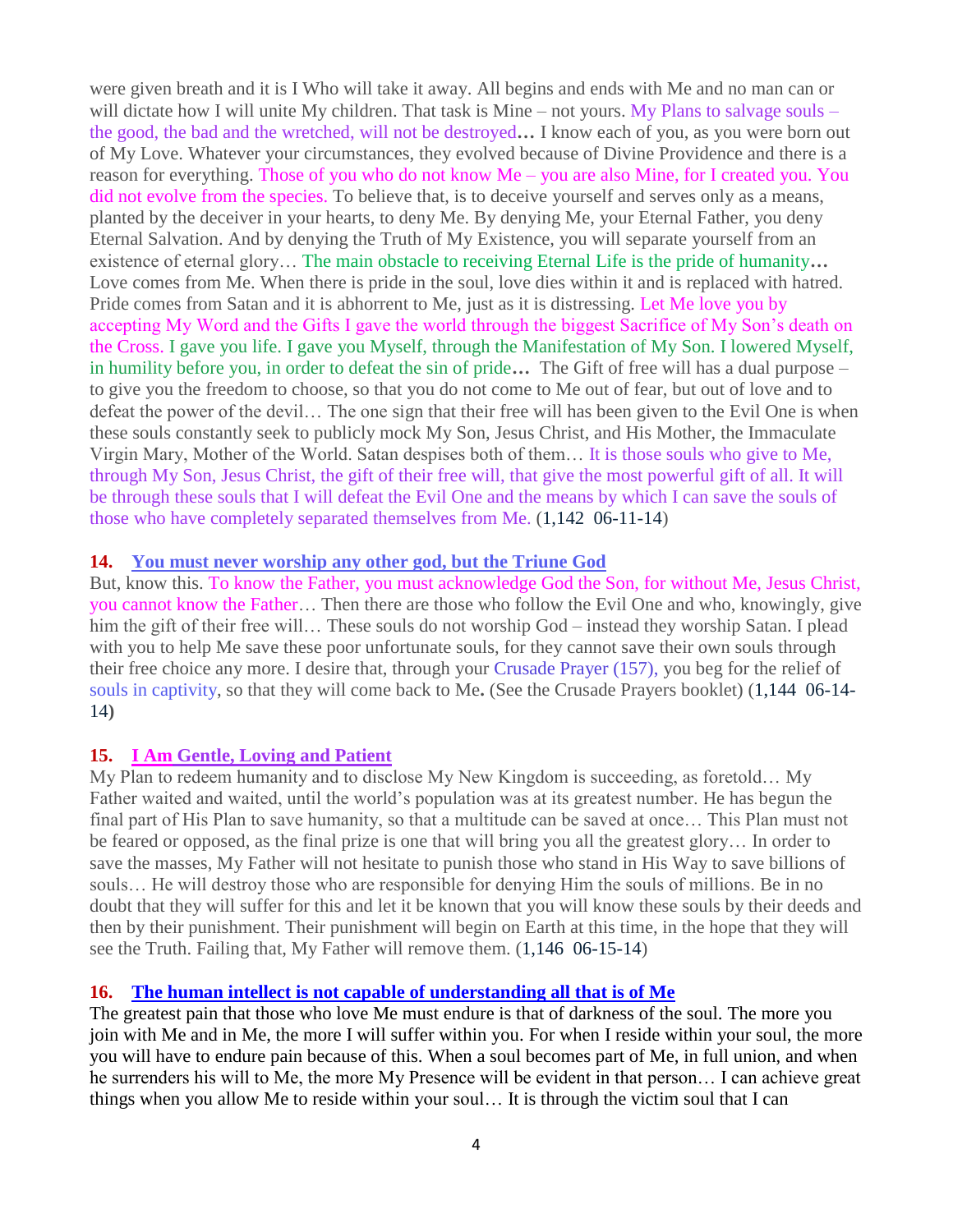intervene to save the souls of others… Accept the different ways in which I work, with graciousness, for the pain of being in union with Me will be short-lived. (1,168 07-17-14)

# **17. [I never change. I never adapt to new ways, for I Am](http://www.thewarningsecondcoming.com/i-never-change-i-never-adapt-to-new-ways-for-i-am-as-i-always-was-and-will-be-i-am-eternal/) as I always Was and will Be. I Am [Eternal](http://www.thewarningsecondcoming.com/i-never-change-i-never-adapt-to-new-ways-for-i-am-as-i-always-was-and-will-be-i-am-eternal/)**

Every visionary, seer or prophet, who comes from Me, will soon face great trials, the likes of which they have never had to endure before. Many, who recognize their authenticity and who have been loyal to them, will turn their backs on them and they will be cast to one side, as the spirit of darkness envelops nation after nation, where love and charity will disappear. Man against man, country against country, man against God… **I Am** the Rock upon which the Church was built and I will remain in place for eternity… now, as everything I taught you will be challenged and the foundation upon which My Church was built be shaken, beyond your understanding, I will still remain in place. Solid as the Rock that **I Am,** and you will come to Me seeking solace, strength and courage. I will respond to each of you, by the pouring out of the great Graces, which have been reserved for you, for the times which lie ahead. **I Am** the Church. **I Am** Present in the Church. (1,178 07-31-14)

#### **18. [God the Father: Love Me as I love you](http://www.thewarningsecondcoming.com/god-the-father-love-me-as-i-love-you/)**

**I Am** your Father. **I Am** your Creator. **I Am** Who **I Am**. Don't you know that I love you all with a longing that is only known to those of you who have become parents? I cry Tears of great sorrow when you do not know Who **I Am**. (1,208 09-10-14)

## **19. [God preserves His Love for man through the family unit](http://www.thewarningsecondcoming.com/god-preserves-his-love-for-man-through-the-family-unit/)**

**because it is within such circumstances that His Love naturally thrives.** The love contained within families who are united yields great Graces because, the love of family members for one another is one of the greatest Gifts from God. God uses the love in the family to spread its wings, so that each member of a loving family will help to spread this love, wherever they go. Likewise, when the family unit breaks down, this will have a direct impact on your community, your society and upon your nations. **When God created Adam and Eve, He desired a family of His Own, upon which He lavished everything. He will always strive to protect families because this is the place where love is first discovered by mortal man.** When love thrives in families so, too, will it thrive in those nations. Because the love for one another evolves from the family, it is precisely for this reason, that it is attacked by Satan. Satan will use every influence he can to infest people so that they will justify every reason to break up the family unit. He will prevent families from being formed and he will try to stop it from re-uniting should that be the Will of God**.** The family, borne out of the Love of God, will always be attacked by evil. To protect your family from the evil one please recite this *Crusade Prayer (167) Protect my family.* (See the Crusade Prayers booklet) (1,216 09-21-14)

#### **20. [My Love for humanity is infinite](http://www.thewarningsecondcoming.com/my-love-for-humanity-is-infinite/)**

My Love for humanity is infinite. My Love is intense and protective. It is pure, and I overlook many faults because of My deep affection for sinners. I hold souls within My Compassion and there is nothing I will not do to save them, so I can unite everyone as one in Me. My tears flow, however, in great torrents at this time, because of the way God's children are being hurt, abused, tortured, humiliated, scourged and killed by the enemies of He Who created the world. Those who cause such suffering are completely under the influence of the evil spirits, who poison their minds with lies, hatred and a disregard for human life… **My Love is so powerful that if you were to pray for these poor lost souls, who believe that killing others in the Name of God, is a good thing, which will bring them honor, I will show them My Mercy, by awakening, within them, the Spirit of Truth**. Do not let your hearts become heavy. Instead, know that while these most vile acts, which are committed by those who destroy lives are terrifying, in My Divine Justice, I will put an end to these horrors. I will lift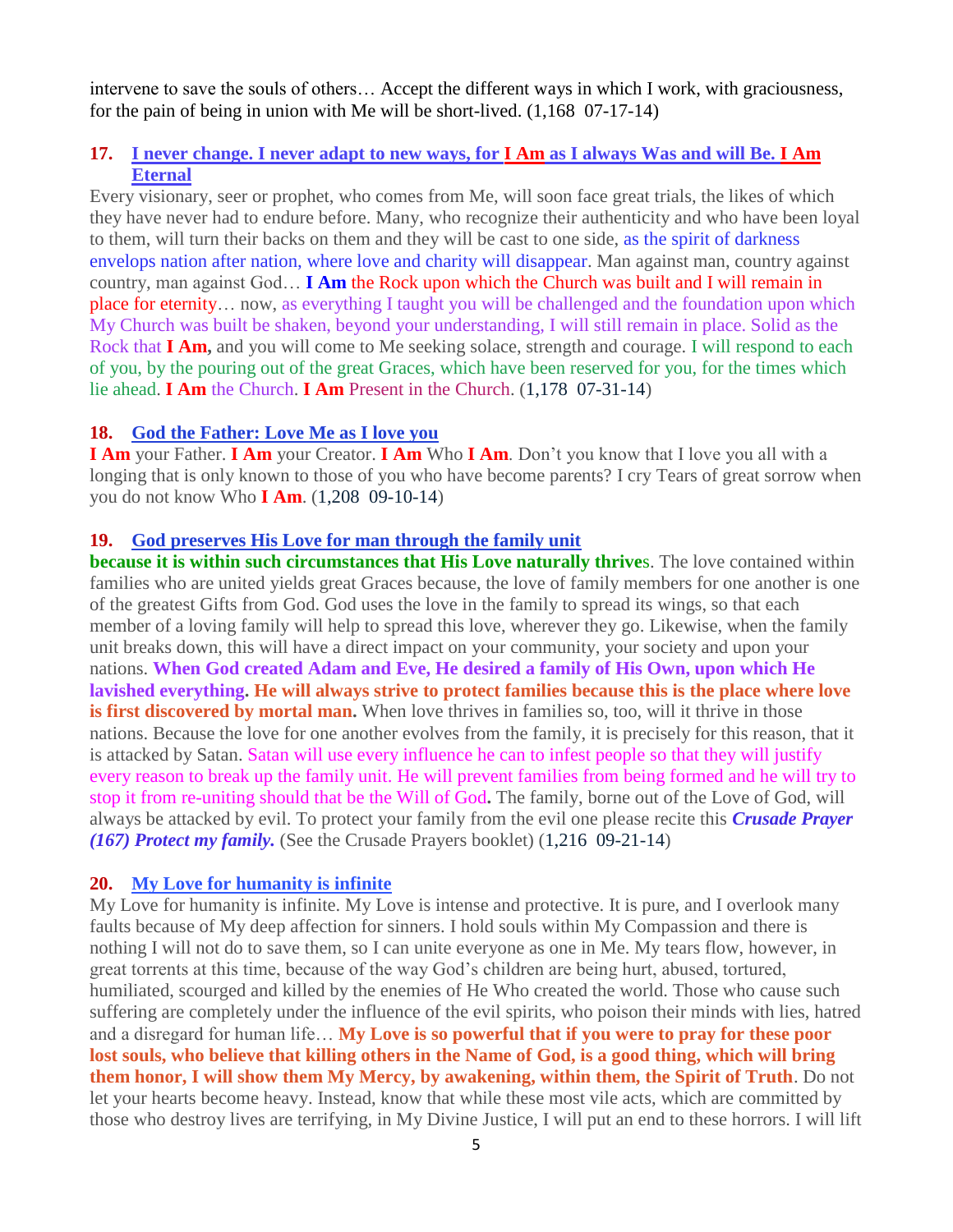all of you, who have warm and tender hearts, in an instant, into My Sacred Heart and save you, such is My Love for you. **My beloved followers, you will not have to endure the pain of physical death**. That I promise, if you help Me, through your prayers, to salvage the souls of those who need My Forgiveness and My Mercy the most. (1,231 10-11-14)

#### **21. [Divine Providence will always prevail](http://www.thewarningsecondcoming.com/divine-providence-will-always-prevail/)**

Let no one underestimate the Power of God in all things, which may evolve in these times. God's Power is infinite and not one man can overcome the Divinity or Will of God. Not one enemy of Mine can boast that he is greater than God, Who can, in just one breath, pour down His Justice upon the world. While God is patient, fair, just, and full of unconditional Love for all of His children, including the wicked amongst them, He will retaliate against the wickedness of man, caused by the evil influence of the devil. Cursed are those who rise up against God in defiance against the Holy Word. They will be punished in God's Time, when they have been given every opportunity to change their ways. Those who worship evil and the Beast will be struck by lightning, just as it was when Lucifer was thrown into the infernal abyss, like a bolt of lightning. When My enemies harm others; try to kill them and maim them, in order to gain power over the weak, they will suffer a terrible chastisement. When genocide, of any kind, is perpetrated upon the innocent by devil worshipers, they will burn in Hell and they will be stopped just when they believe they have succeeded. Divine Providence will always prevail, for there is no Power more Mighty than He Who created everything out of nothing. (1,232 10-11-14)

#### **22. [Cursed are those who curse Me](http://www.thewarningsecondcoming.com/cursed-are-those-who-curse-me/)**

**S**atan tempts souls through the senses, as well as through the sin of pride. Those who believe that their intelligence and their knowledge of the Holy Word of God gives them the right to judge others, in My Name, greatly offend Me. Full of pride, their narcissism means they believe they have the right to scorn others and to spill venom in My Name. **Be wary of those who curse others and then say that they are of Me, because they speak with a wicked tongue…** Always trust in My Mercy, for I will always forgive those who come before Me with true remorse in their souls for everything they said, did and carried out, which insulted Me. **Fear, though, My Justice for it will be terrifying…** Cursed are those who curse Me. Blessed are those who live their lives in love for others and who follow My Teachings, even if this causes them pain. I will raise up the just, but I will crush the wicked who turn their backs on the Word of God. Anyone who causes pain to others, and especially in My Name, will have to account to Me on the Final Day.  $(1,238 \ 10-18-14)$ 

#### **23. [God the Father: Without Me you could not exist](http://www.thewarningsecondcoming.com/god-the-father-without-me-you-could-not-exist/)**

My children must know that there is only one God. Only one. Any other exists only in the minds of man. Any other god is an abomination in My Eyes and the man who succumbs to worshipping false gods, serves only the Devil, who delights in man's fall from Grace. I Am the Beginning and the End. Nothing can prevail against Me. Even the demons and fallen angels, which I cast into the abyss, will never stand before Me and challenge Me, for they are without such power. So many religions have been founded by fallible man, and this has caused much confusion. From the beginning I spoke with One Voice and, until the end, there can only be One Voice. The world is Mine for I created it. I created every living thing. I also created My Heavenly Hierarchy from which I threw out those angels who defied and betrayed Me. **Many of these fallen angels communicate with My children who have created a new age form of spiritualism. I warn those of you who adore false gods, through the pursuit of such practices. Such spiritualism will expose your souls to evil spirits whose only desire is to destroy your souls.** These false angels are demons, disguised as living spirits of the light, and they will seduce you into believing falsities. Every lie about My Heavenly Hierarchy will be fed to you so that you will place all your needs before Satan and evil spirits. All they do is savage your souls like wild beasts and then leave you empty and bereft of any love. At first, when you give yourself over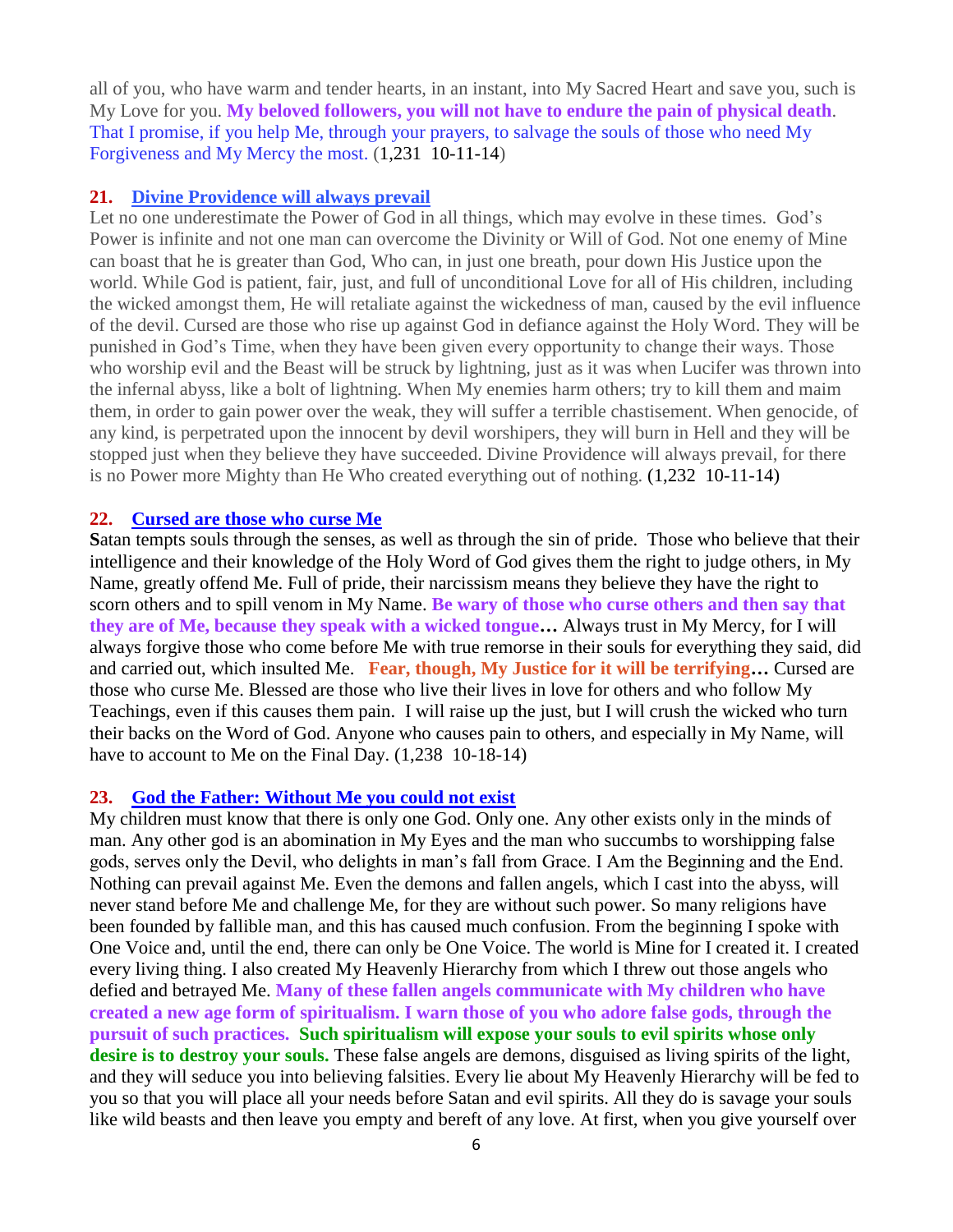to such idolatry, you will be given a false sense of peace. Demons can give such powers but they are short-lived. For once they gain access to your souls, they will torment you and goad you into demonic acts. **I Am** all that was in the Beginning and **I Am** the End. All begins and ends with Me. When you place false gods before Me, and do this because of your selfish desire to seek pleasure, power and control of your destiny, you are guilty of breaking My First Commandment… The Truth was first given to the world when paganism was rife. The Truth was given to the world with the birth of My Son and generations were converted. The Truth is being given again to the world **now,** as the great apostasy strangles the souls of those who believe in My Son, and at a time when paganism is rife again. (1,245 10-28-14)

#### **24. [Nothing can come from nothing](http://www.thewarningsecondcoming.com/nothing-can-come-from-nothing/)**

Beware of those who deny the Divinity of My Father. **He, and only He, created the world – all came from Him. Nothing can come from nothing. All that is, and will be, comes from My Eternal Father.** The Word cannot be broken and if, and when, it is, do not accept anything that is contrary to the Truth. You live in a time when all evidence of the existence of God, and everything He created, will be denied. Everything that He holds dear will be destroyed. His Creation is being torn asunder by those who deny Him. Life, which comes from Him, is being destroyed and the Truth, which He gave His children through His Holy Book, containing the Old and the New Testaments, is now being questioned. Soon, much of what The Word says will be deemed to be untrue… **God, My Eternal Father, created you. Until you accept this you will continue to idolize false gods and your paganism will bring you to your knees in despair**. The time has come when you will accept anything that proves My Father does not exist. You were given the Truth. Accept it. Let Me lead you by the hand to My Father so that I can bring you Eternal Salvation. Anything other than the Truth will lead you on the road to Hell. (1,250 11-01-14)

#### **25. [Those who believe that God will not punish the wicked do not know Him](http://www.thewarningsecondcoming.com/those-who-do-not-believe-that-god-will-not-punish-the-wicked-do-not-know-him/)**

**Be fearful of the Wrath of God for when He is propelled into such a rage, men will tremble with fear. Those who believe that God does not punish the wicked do not know Him**. Their voices, loud and proud, which fill the earth with falsities, and those who deem themselves worthy of great favor, in My Father's Eyes, but who curse the meek amongst My people, will be plucked from the soil and face the greatest chastisement poured over humanity since the great flood. **The angels of God will descend, and with a scythe in their right hands, divide the chaff from the whea**t. Those who curse God will be silenced; those who defile the Son of Man will be silenced; those who defile His Body will wander in confusion, lost and bewildered, before they are plunged into the wilderness. **The Love of God has not been reciprocated and His Mercy has been already declined.** Ungrateful souls, whose eyes are set firmly on their own pleasures – and their determination to carry out acts in direct confrontation to the Will of the Lord – will feel the pain of God's punishment. Like a sheet of lightning, out will pour, like a great tempest, a great upheaval of the earth, which will be felt in every part of the world. Those who know the Truth will have no fear, for they will be willing witnesses to the promises laid down in Holy Scripture, as to the Great Tribulation to come… You, who have betrayed Me, will suffer the most. You, who have hurled stones at others, in the mistaken belief that you represent Me, will have no one to turn to. For everywhere you try to hide, you will be found naked with nothing to hide your shame. I tell you this, for the patience of My Father is exhausted and onto the battlefield will emerge two armies – those who are for Me and those who are against Me. (1,255 11-06-14)

#### **26. [Every man possesses traits of My Father](http://www.thewarningsecondcoming.com/every-man-possesses-traits-of-my-father/)**

**I Am** a God of Great Mercy. I remind you that I forgive easily and love everyone with every part of My Being, although many torment Me with their indifference and their hatred of Me. I accept the fact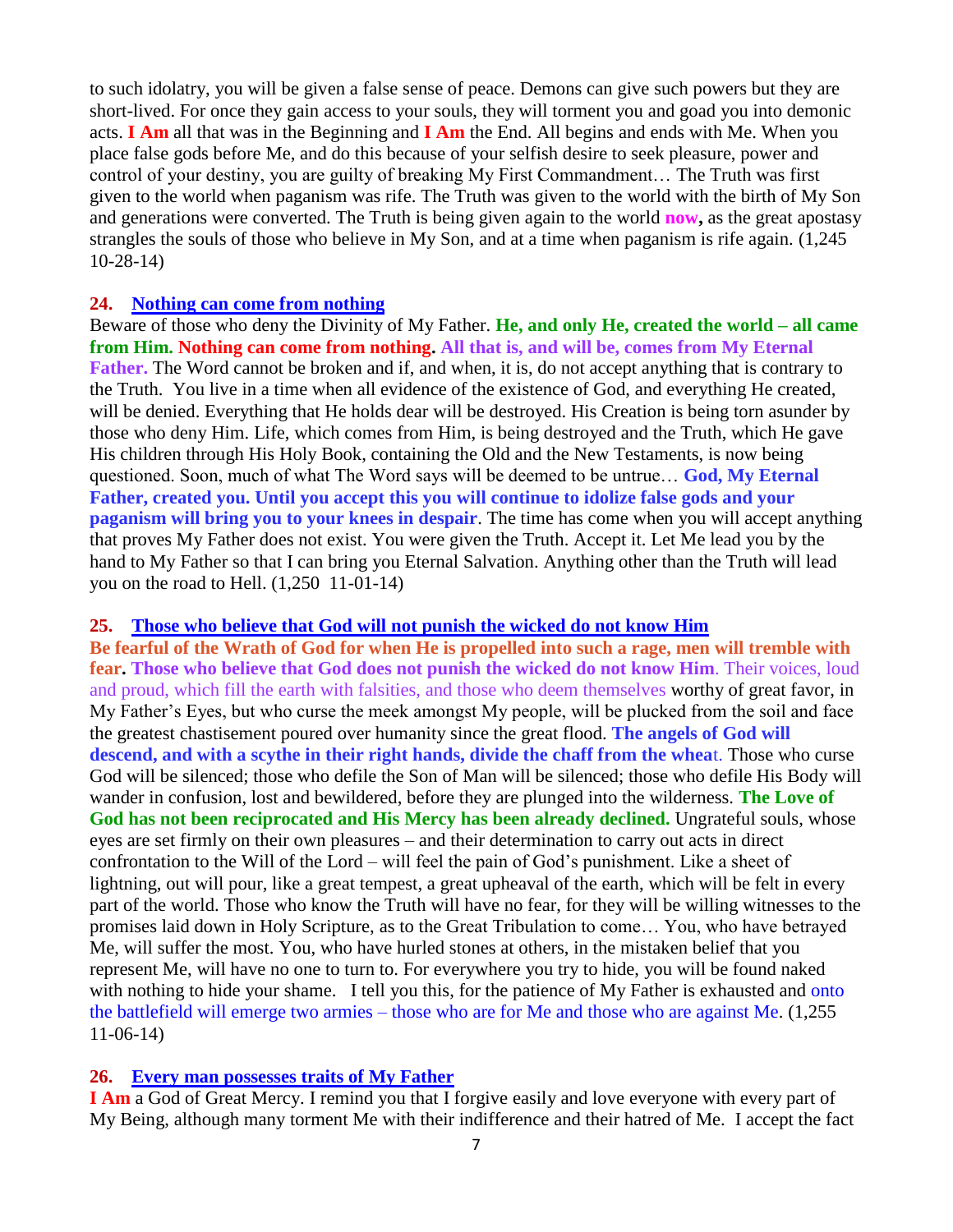that **I Am** not loved like I once was and that the faith of My people has turned cold because this was foretold. My Duty now is to relieve man from the slavery imposed upon him by Satan, through temptation. As long as man does not believe in Satan – the greatest scourge facing humanity – he will not accept My Goodness, My Love or My Existence. It is difficult for all of you who know Me to remain in a state of grace. **Think how lost those souls are**, who pay Me no heed at all; the ones who do know Who **I Am**, but who give Me nothing of their time; the same souls who were given the Sacraments and the Truth but who waive their right to My Kingdom. Many of them idolize false gods and pledge themselves, almost daily, to the pursuit of things, which do not come from me. None of these people love Me but I love them and I always will for they are part of My Flesh. Then there are those souls who are disloyal to Me, who betray Me and who are willing to believe in new revelations, which question My Divinity. They, too, have allowed their love for Me to dwindle, yet I love them just as much as I love those who love Me with all their heart. Man is made in God's Image. Like any parent, God sees Himself in His Own and this brings Him great joy. Every man possesses traits of My Father. There is good in everyone and it is this goodness, which proves to you that God is present. Rejoice, when you witness kindness, love, patience and great acts of charity for you can be assured that the Presence of God is at work in souls who display these traits. It is this goodness, within the hearts of sinners that will defeat evil. You must never give up hope for **I Am** ever merciful and My Compassion is all encompassing. I will never reject anyone who calls out to Me. I only desire to bring them My Love, My Peace and My Glorious Kingdom. (1,276 12-02-14)

#### **27. [Mother of Salvation: God created a natural order for humanity](http://www.thewarningsecondcoming.com/mother-of-salvation-god-created-a-natural-order-for-humanity/)**

God created the universe in all its perfection. As this comes from God, everything has a precise and natural order according to the Holy Will of God. The laws of man and the laws of nature were created by He Who is above all things. This is why all things that were meant to be must remain as they are. God created a natural order for humanity; a place to live; food to eat and the Gift of free will. Everything that is natural comes from God. God created this order so that man could survive. When the natural order of the universe – the food that you eat, the water you drink and the natural reproduction of the human race – is interfered with by man, then all vengeance will belong to God. So many have tried to change the order of the world, which was created by God for the human race. They will suffer for this, because God will abandon those who exchanged the Truth of His Creation for false substitutes. If man continues to serve his own self-interests, then God will allow him to degrade himself by permitting him to exchange all that is natural for everything that is unnatural. It is because of the influence of Satan that man has changed the Laws of God and this will bring destruction. Everything, which comes from God, is not considered to be good enough and man will try to change the rules of nature to suit his sinful lusts. He will go so far as to try to deny the Creation of the universe by making false claims as to its origin. Everything began with God and all will end with God. All good things will come to an end for the man who rises up in defiance against God. Once the Laws of Creation are tampered with, a great chastisement on earth will be witnessed. While God is Patient, He will never allow man to dictate how He rules His Kingdom. **When man degrades himself to such lowly levels and no longer respects life; the human body; his fellow brothers and sisters or the**  Laws of God, powerful storms will emerge, in great numbers, lasting weeks. The roar of these storms will be felt in many nations. When you witness these, know the Wrath of God will have descended and that man is being penalized for the great blasphemies he has committed against his Creator**.** (1,278 12-05-14)

#### **28. [God the Father: Without Me there would be nothing. No universe. No love. No life](http://www.thewarningsecondcoming.com/god-the-father-without-me-there-would-be-nothing-no-universe-no-love-no-life/)**

Let not one of you forget Who **I Am**. It is I, your beloved Father, Creator of all that was in the beginning and Who is of the end. All things come from Me and every man will bow before Me lest he wishes to be cast away from My Most Heavenly Hierarchy.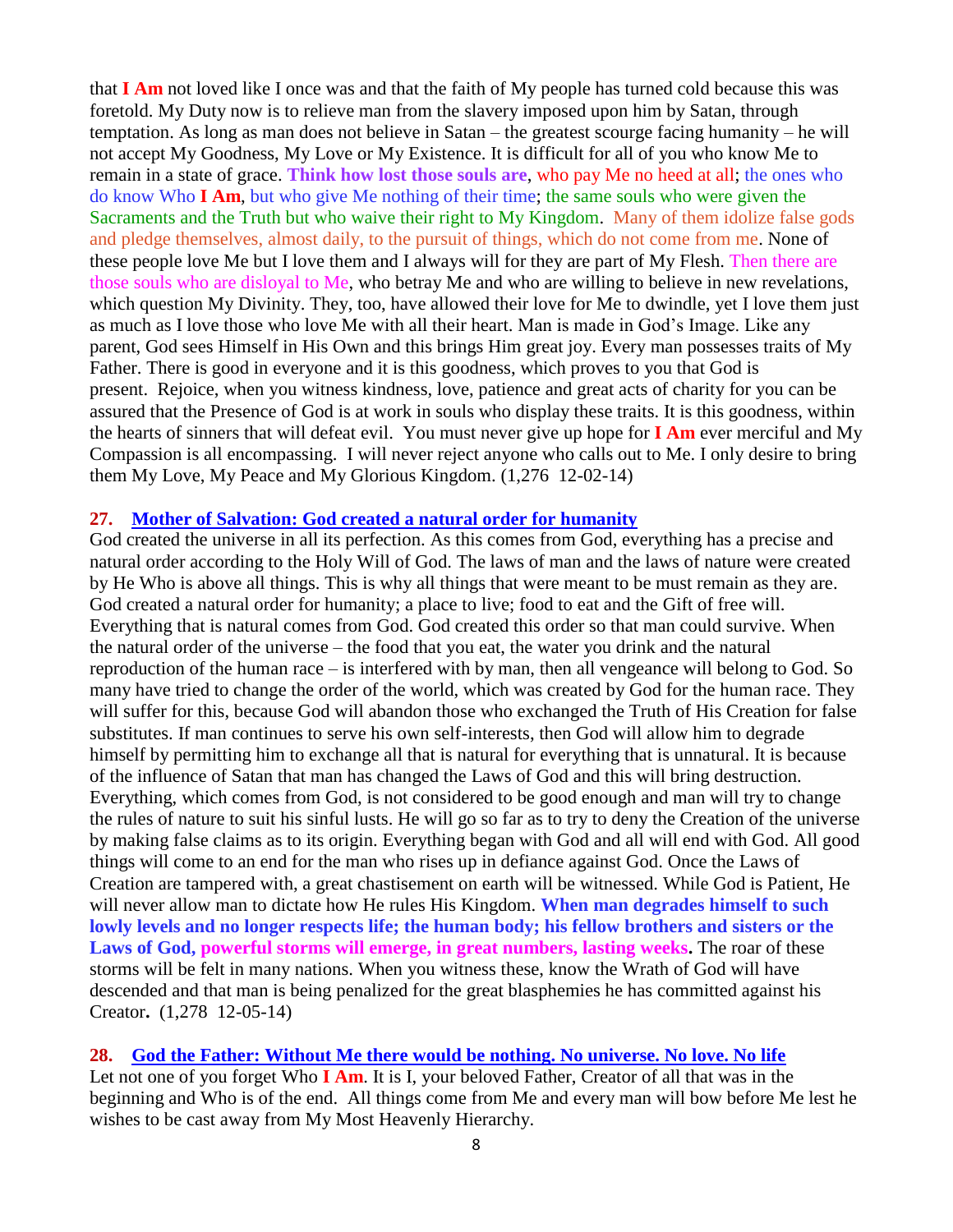**You, My beloved children, are all that My Heart desires and every battle on earth, which you witness is for the salvation of your souls. All that is evil is caused by My Adversary, the king of lies, the seducer, the accuser, the greatest enemy of Mine and therefore of My children. He who is against Me is against you.** All that gives Glory to Me, gives glory to all that is Mine. This includes My only begotten Son and you, My beloved offspring… **Because I do not take back what I give, your free will, will be both your triumph and your downfall, depending on which path you choose.** This means that if you offer to Me your free will, for the good of your own and other souls, you can and will defeat your greatest enemy, the Devil. But if you allow evil to infiltrate your soul, you will cut off, by your own free will, all ties to Me. **I cannot interfere with your free will for this would mean that I would have broken My Promise. I cannot force you to make choices. I can only show you the path, the way, to eternal salvation.** You will then have to decide what it is that you want. All the Gifts of My Heavenly Hierarchy are given freely to you, should you decide that this is the life that you desire. Please, for your own sakes, do not forsake Me for the pomp and splendors, which are placed before you through the temptations of demons… I warn you. Believe what you will about Me but do not deny the existence of evil, for it is all around you. Deny evil and you will deny Me for evil is the opposite to all that I stand for. I Am Love. Love is Mine. Those who love may not acknowledge Me but, without Me, there would be nothing. No universe. No love. No life. (1,280 12- 07-14)

#### **29. [Mother of Salvation: The Gift of Love is intensified at Christmas](http://www.thewarningsecondcoming.com/mother-of-salvation-the-gift-of-love-is-intensified-at-christmas/)**

Love your families and forgive past transgressions. Love all those, including those who hate you. You can overcome hatred by sharing love and while this may be difficult at time, you will be stronger for it and at peace. Hatred is a negative emotion and drains the soul with a deep sense of unhappiness. It eats away at the core of the soul until it dies. Do not allow hatred to separate you from the Gift of Love, which is the most powerful Grace, because it comes from God. The love that is present in a family can overcome all obstacles placed before it by Satan. It is the family – the foundation of God's Love – that is despised by Satan. It is the family that is targeted by the Evil One and he will do anything to destroy the family unit. (1,288 12-20-14)

#### **30. [Sin will not be tolerated by those who receive the Tongues of Fire](http://www.thewarningsecondcoming.com/sin-will-not-be-tolerated-by-those-who-receive-the-tongues-of-fire/)**

The battle against evil will be won by the Love, which I will instill in the hearts of good souls. This Love will enrapture all who come into contact with it, and the Fire of the Holy Spirit will fill the souls of all who are blessed with the Love of God.

**This outpouring of the Holy Spirit, the likes of which have not happened since My Apostles were blessed at Pentecost, will awaken the human race. Very few will be unaffected by the Power of the Holy Spirit and they will be powerless against it.**

It is because God loves His children that He is sending humanity this magnificent Gift. Souls will become purer and sin will not be tolerated by those who receive the Tongues of Fire.

The Love, which will be shared by those blessed with the Power of the Paraclete, will be impossible to ignore and because of this Satan's power will become weakened and his hold over the world will be loosened until he falls back into the abyss. (1,292 12-26-14)

#### **31. [Mother of Salvation: God's Will is a mystery to most of you](http://www.thewarningsecondcoming.com/mother-of-salvation-gods-will-is-a-mystery-to-most-of-you/)**

Your will is your own but, if it is given freely to God, then only His Will can be done. Trust, trust, trust in my Son for all things are in accordance with His Will. **If He permits evil to thrive, and His followers to be deceived by His enemies, then this is within His Will and it is done to test the faith of the faithful.** God's Will is a mystery to most of you and He can decide what it is that is necessary for the good of humanity, at any time.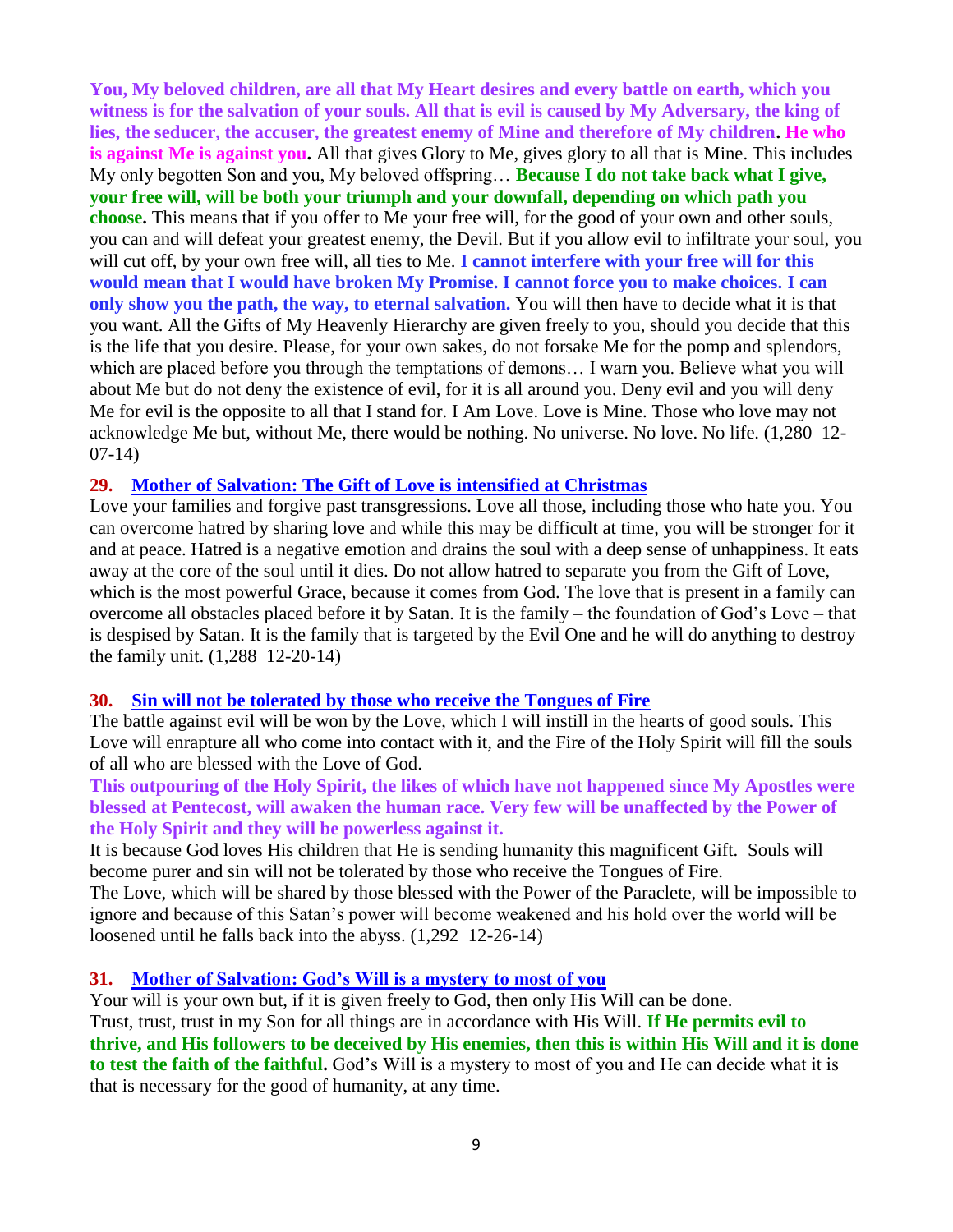You must allow your hearts to remain at peace in love and trust for my Son, Jesus Christ. (1,293 12-27-14)

# **32. [Mother of Salvation: the Will of God is insurmountable](http://www.thewarningsecondcoming.com/mother-of-salvation-the-will-of-god-is-insurmountable/)**

You must know that the Will of God is insurmountable, and no matter how great the obstacles are, which are placed before you, God, through His Divinity, will crush all His enemies. You must never think that evil will triumph because this is impossible. Through the great Love of God, you will be guided towards Eternal Salvation and nothing will succeed in blocking your way. When my Son's enemies try to force you to accept laws, which are not from God, then you must resist these. It may be difficult for you, but you will be given the strength to continue on your journey and, every kind of help from Heaven will be given to you.

These are the times in which to prepare for the new world, the new Heaven and the new Earth. Do not waste time trying to argue over what my Son is telling you now. Instead, learn to accept the Truth with good grace. I, your beloved Mother, will guide you towards my Son and your prayers will strengthen you, in every way, so that you may be made worthy of the Promises of Christ. (1,295 12-29-14)

# **33. [The only danger to humanity is man himself](http://www.thewarningsecondcoming.com/the-only-danger-to-humanity-is-man-himself/)**

So much misinformation has been spread in relation to the environment, when only God can dictate how the earth behaves. Man may harm and damage the earth but he can never destroy it, for all these things are in the Hands of God. A lack of trust in God means that man believes he has control over the universe. The foolish man thinks that his actions can change God's Laws. The wise man knows that God is All Powerful and as long as He is revered, and His Laws adhered to, then man's survival will be secured. The survival of the earth has nothing to do with mortal man. Only God has the power to control the air that you breathe; the water you drink and the ability to sustain life. The only danger to humanity is man himself**…** Any climate upheaval is by the Hand of God. Man's intervention in such a divine creation will only be permitted if it is according to the Will of God. (1,297 01-01-15)

# **34. [Without Me, death of the body and the soul would claim the entire human race](http://www.thewarningsecondcoming.com/without-me-death-of-the-body-and-the-soul-would-claim-the-entire-human-race/)**

Never before has the love amongst men been so lacking, as it is now. Not one soul alive in the world is immune to the influence of Satan. Those who mistakenly believe that they are in My Favor, but who treat others harshly, will feel the brunt of My Hand. My Patience is dwindling; My Heart heavy and My Desire to save those who try to destroy others, weary.

Without My Intervention many millions more souls would be lost. Without My Mercy many of those destined for eternal darkness would never see My Face. Without My Presence in the Holy Eucharist, there would be no life – life of the body as well as the soul. Without Me, death of the body and the soul would claim the entire human race but, because of Me, death will no longer be present in the new world to come. Because I defeated death through My Resurrection, you too will defeat it. Death will not exist in My New Kingdom on earth. The body and the soul will be a living union – a Gift, which must not be rejected. (1,301 01-06-15)

# **35. [God the Most High: My Power exceeds all that is of this world and beyond it](http://www.thewarningsecondcoming.com/god-the-most-high-my-power-exceeds-all-that-is-of-this-world-and-beyond-it/)**

Come, My children, and accept My Word, for it is eternal and nothing will destroy it. My adversary seethes with anger at this time, because he knows that the world will be rid of his influence and he will unleash terrible hardships upon those souls he desires to deny the Gift of Eternal Life.

You will be tested beyond endurance in your faith in the Most Holy Blessed Trinity, and many of you will fall. True faith requires real trust and unless you trust in the promises made by My Son, you will become separated from Him.